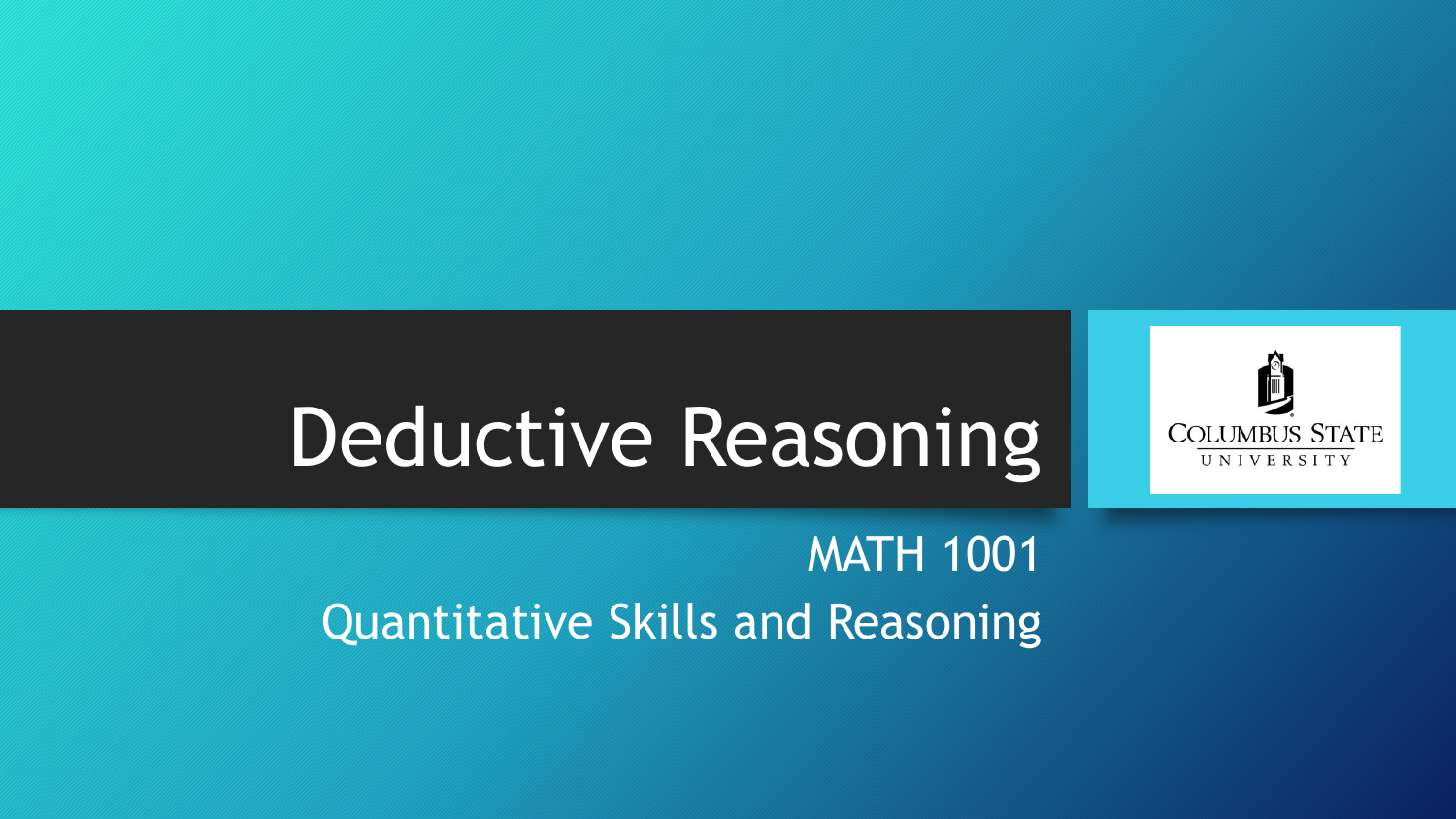•**Deductive reasoning** is the process of reaching a conclusion by applying general assumptions, procedures, or principles.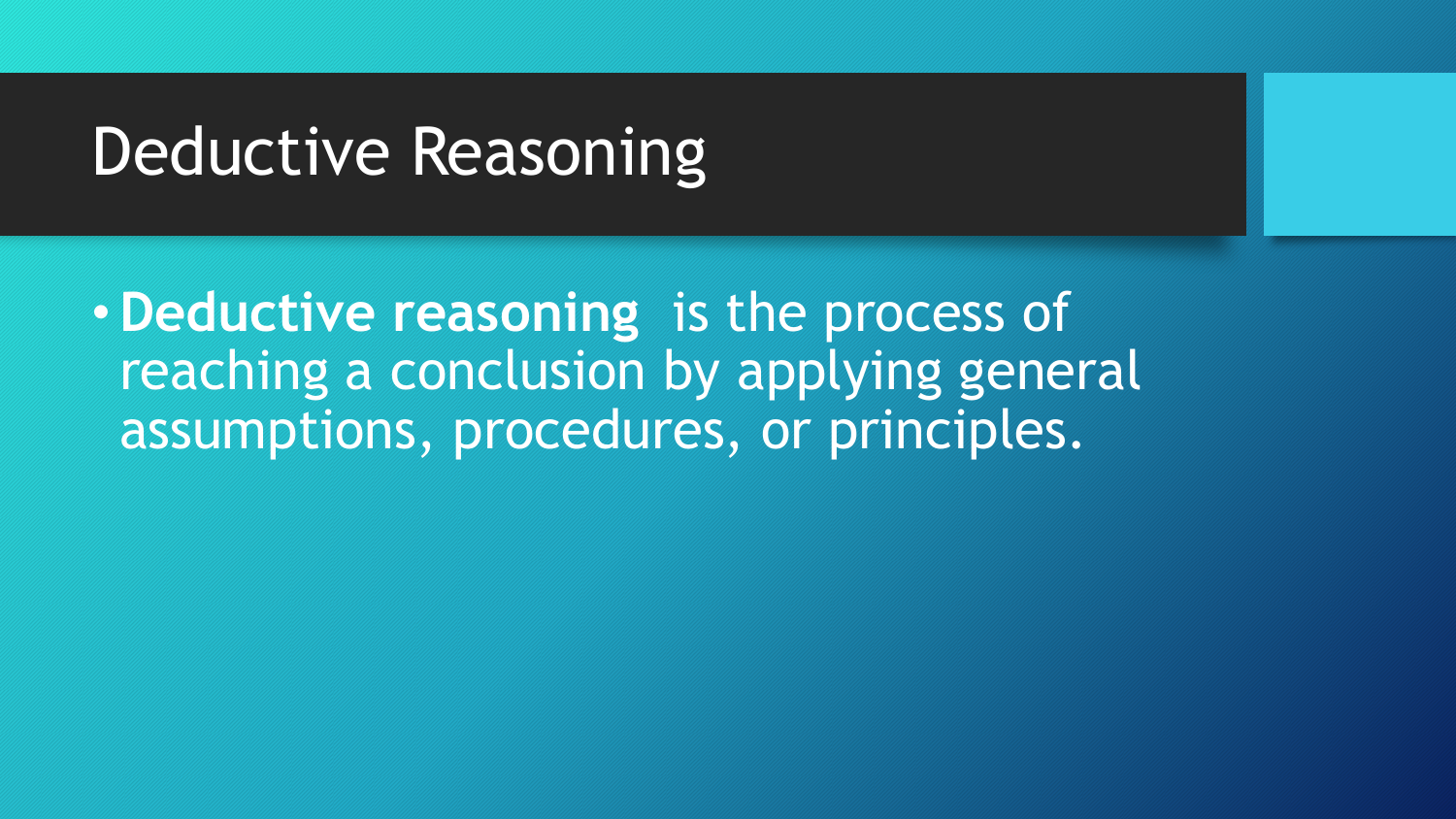- Consider these examples of Deductive Reasoning:
	- Forget-me-not flowers bloom every other year. The forgetme-nots in my garden bloomed this year, therefore they will not bloom next year.
	- All triangles have three sides. A right triangle is a triangle, therefore it has three sides.
	- Multiplying two negative numbers yields a positive number. Since -1 and -5 are both negative numbers, -1 times -5 must be positive.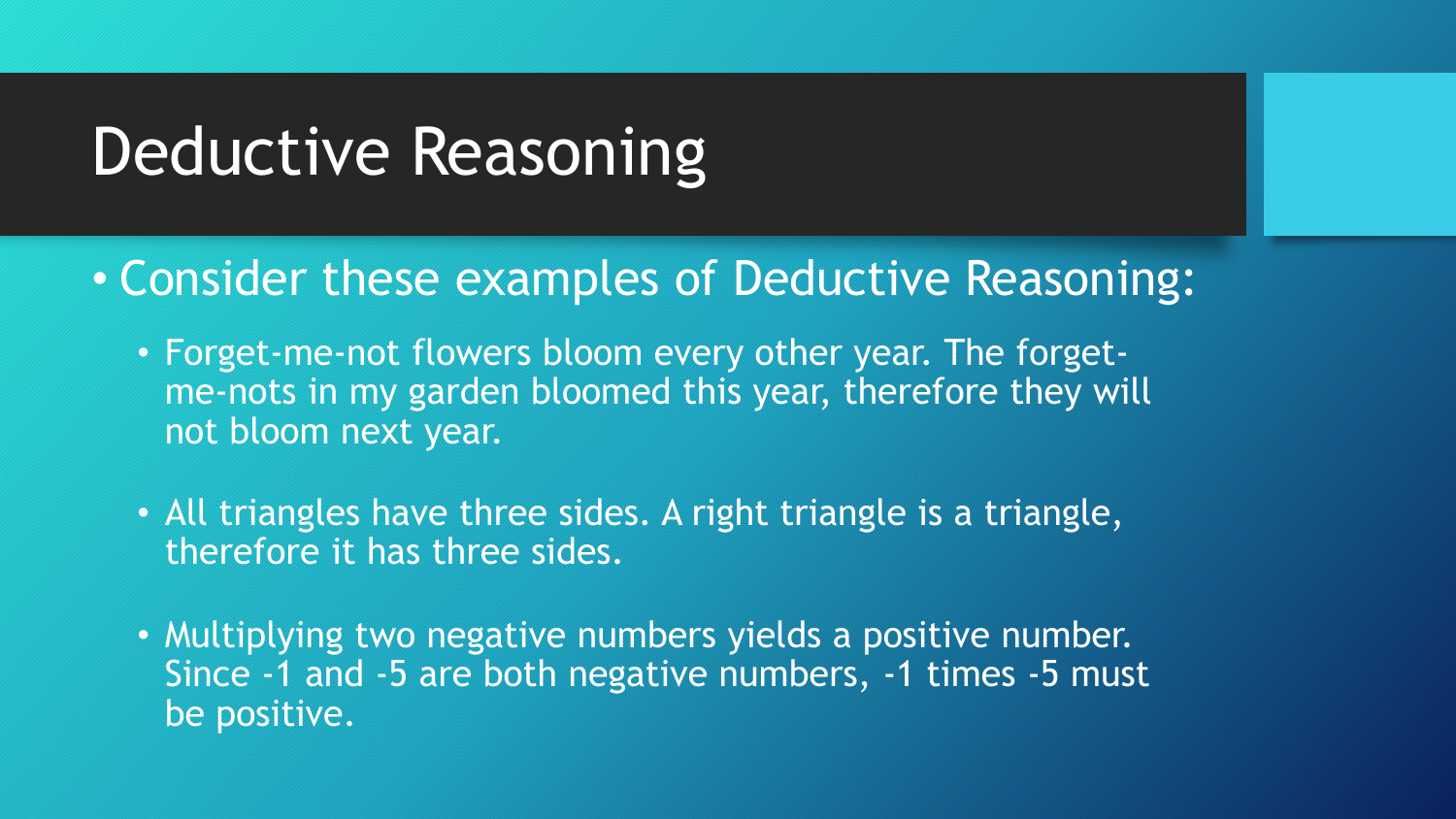Use deductive reasoning to show that the procedure we worked with in the Inductive Reasoning Video produces a number that is two times the original number.

- Pick a number
- Subtract 3 from this number
- Multiply this difference by 4
- Add 12 to this product
- Divide this sum by 2

#### • Solution: Let *n* represent the original number.

*Subtract 3 from the number:*  $n = 3$ <br>*Multiply difference by 4:*  $4(n - 3) = 4n - 12$ *Multiply difference by 4: Add 12 to this product:* 4*n* – 12 + 12 = 4*n* Divide by 2:

<u>አ</u> = 2*n*

• We started with *n* and ended with 2*n*. The procedure given produces a number that is two times the original number.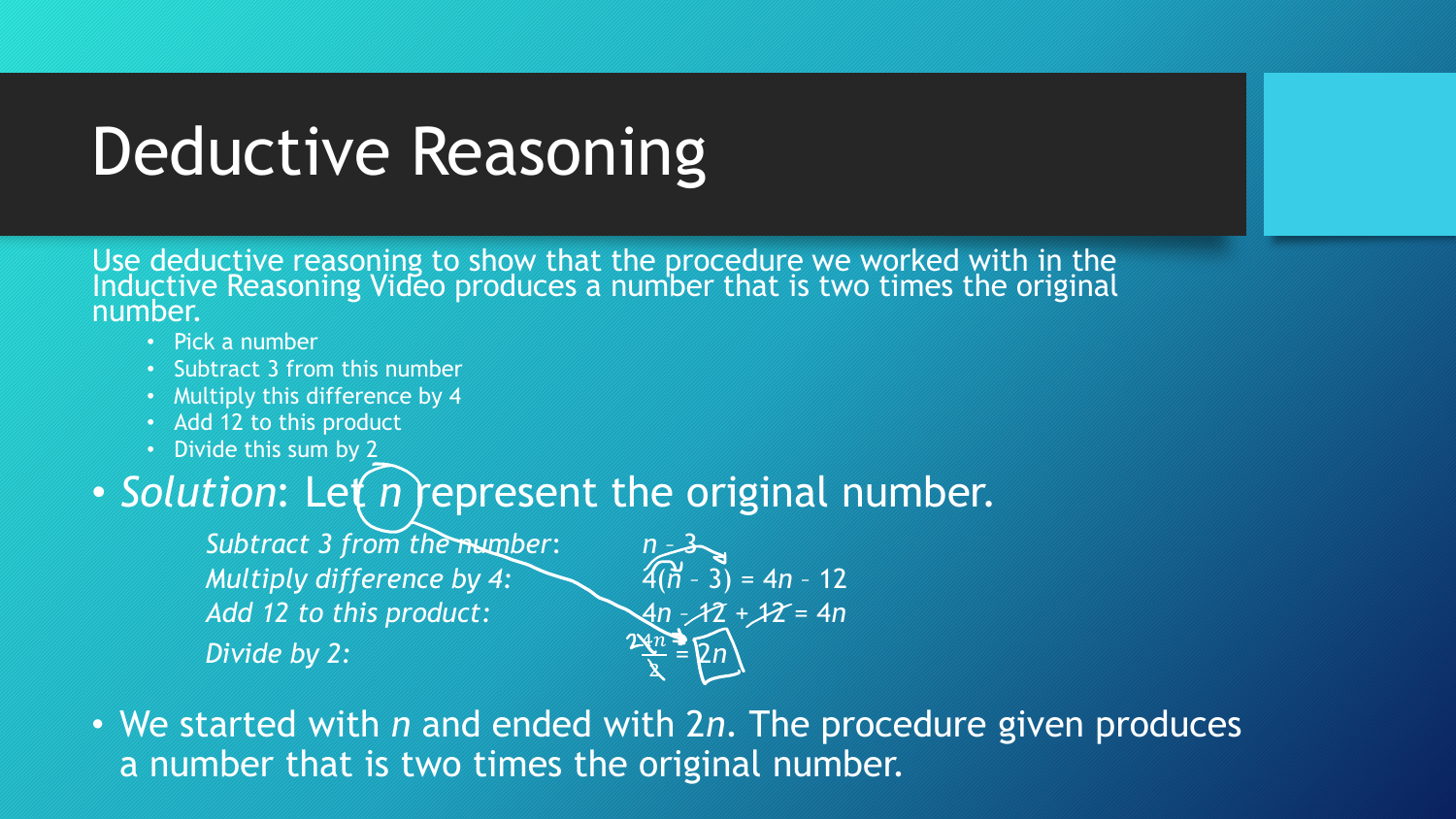#### Counterexamples

- A statement is a *true statement* if it is true in every case.
- If you can find *one case* for which a statement is not true, called a *counterexample*, then the statement is a *false statement*.
- In order to verify that a statement is false, we must find a counterexample.